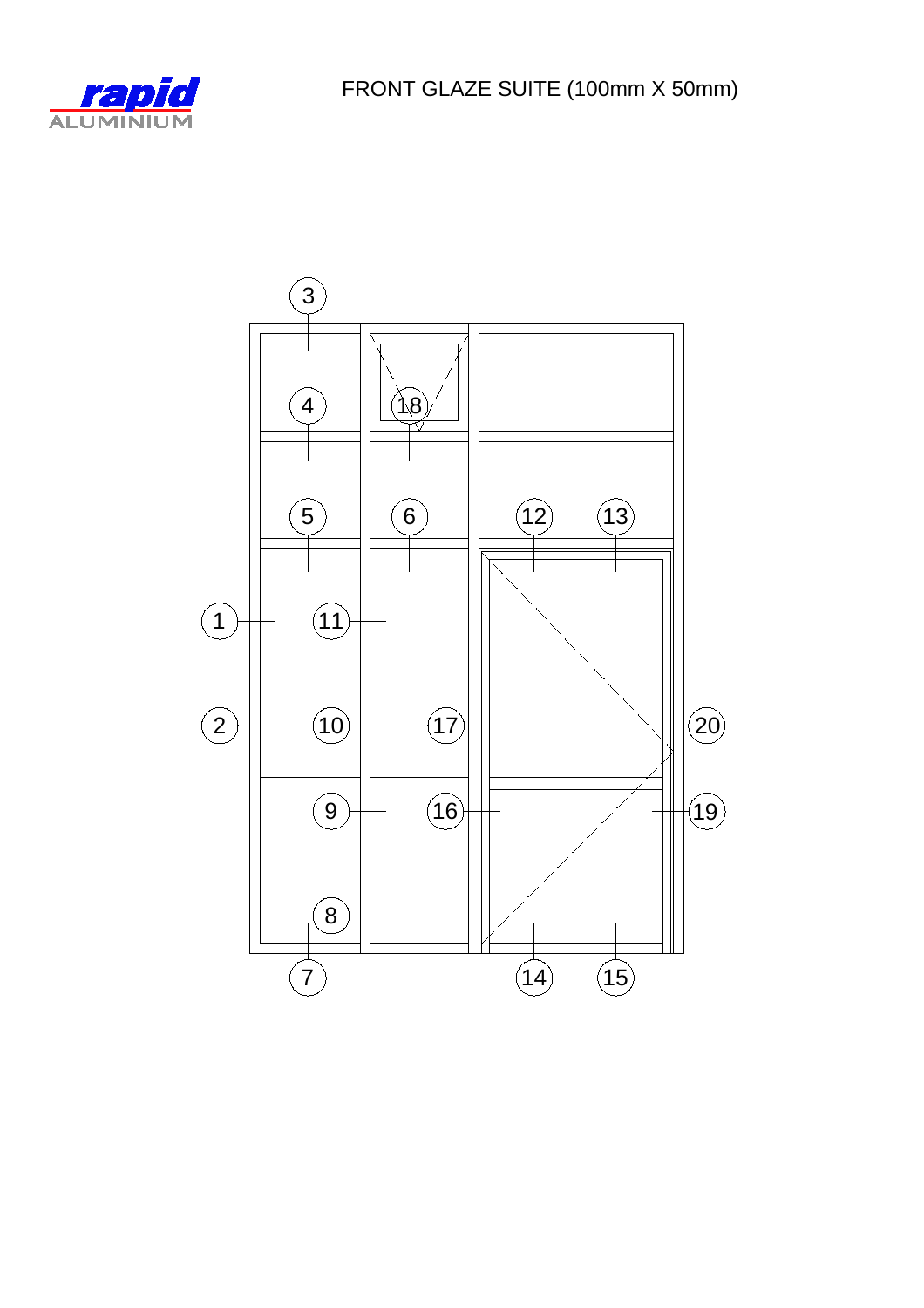

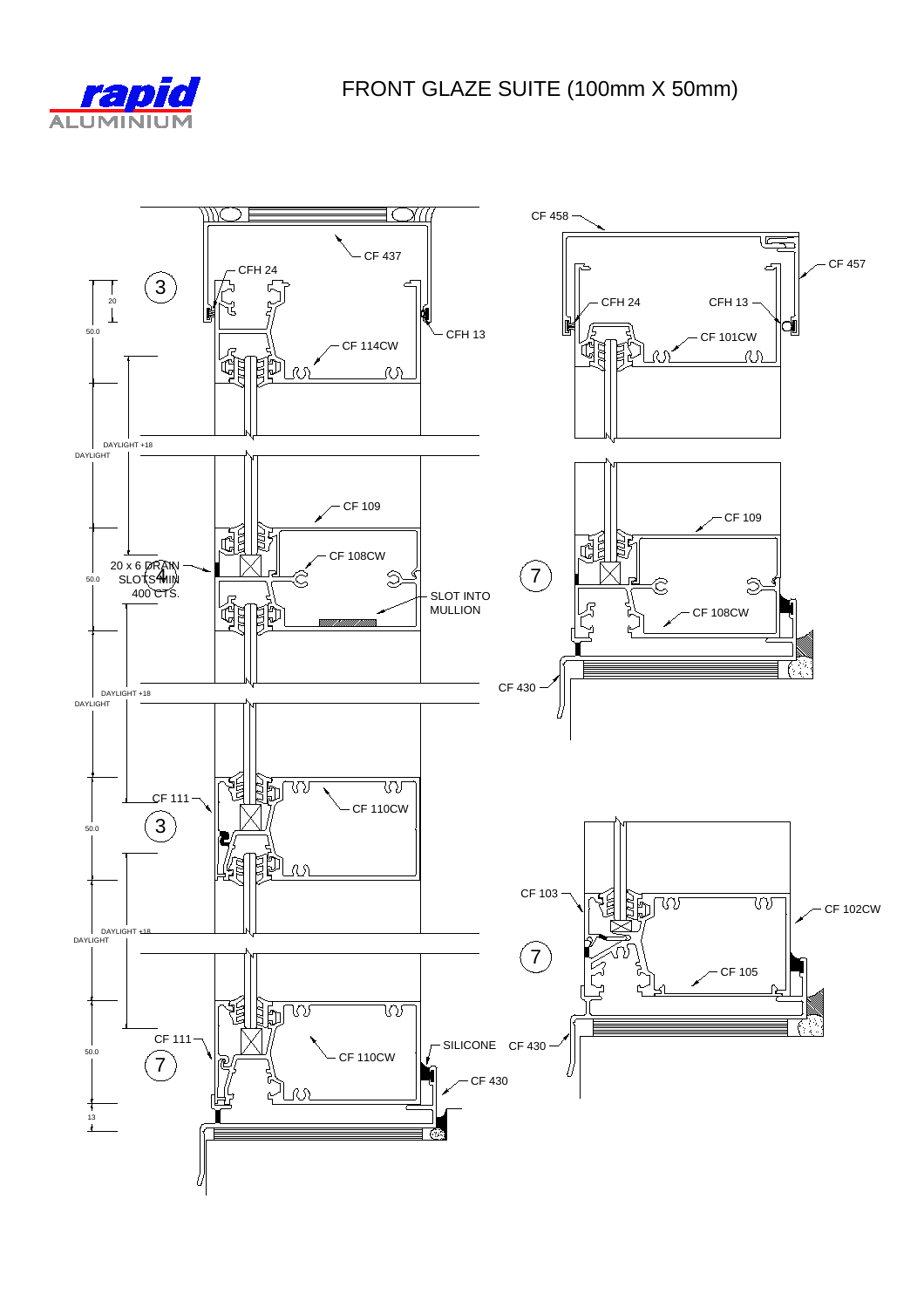





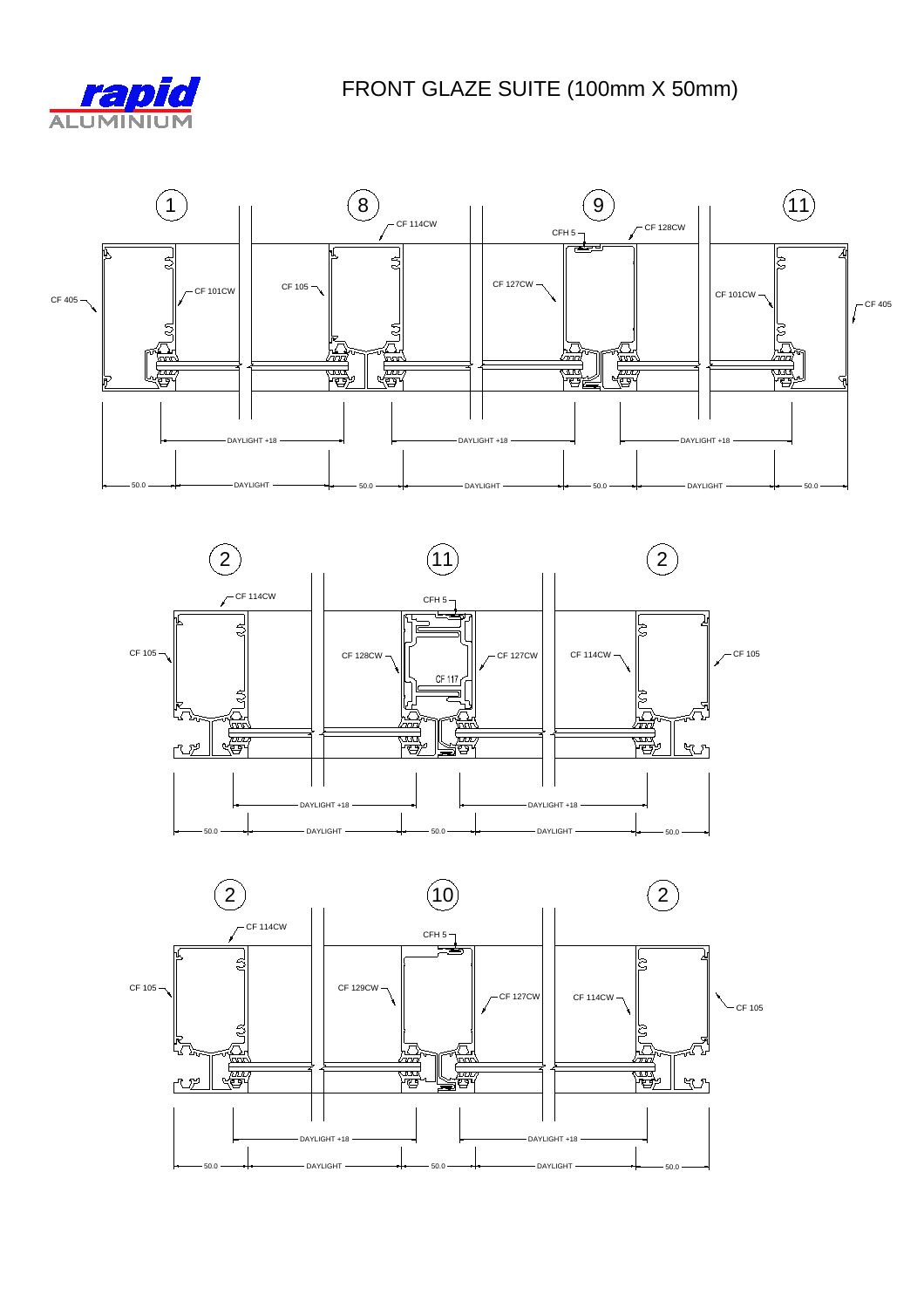

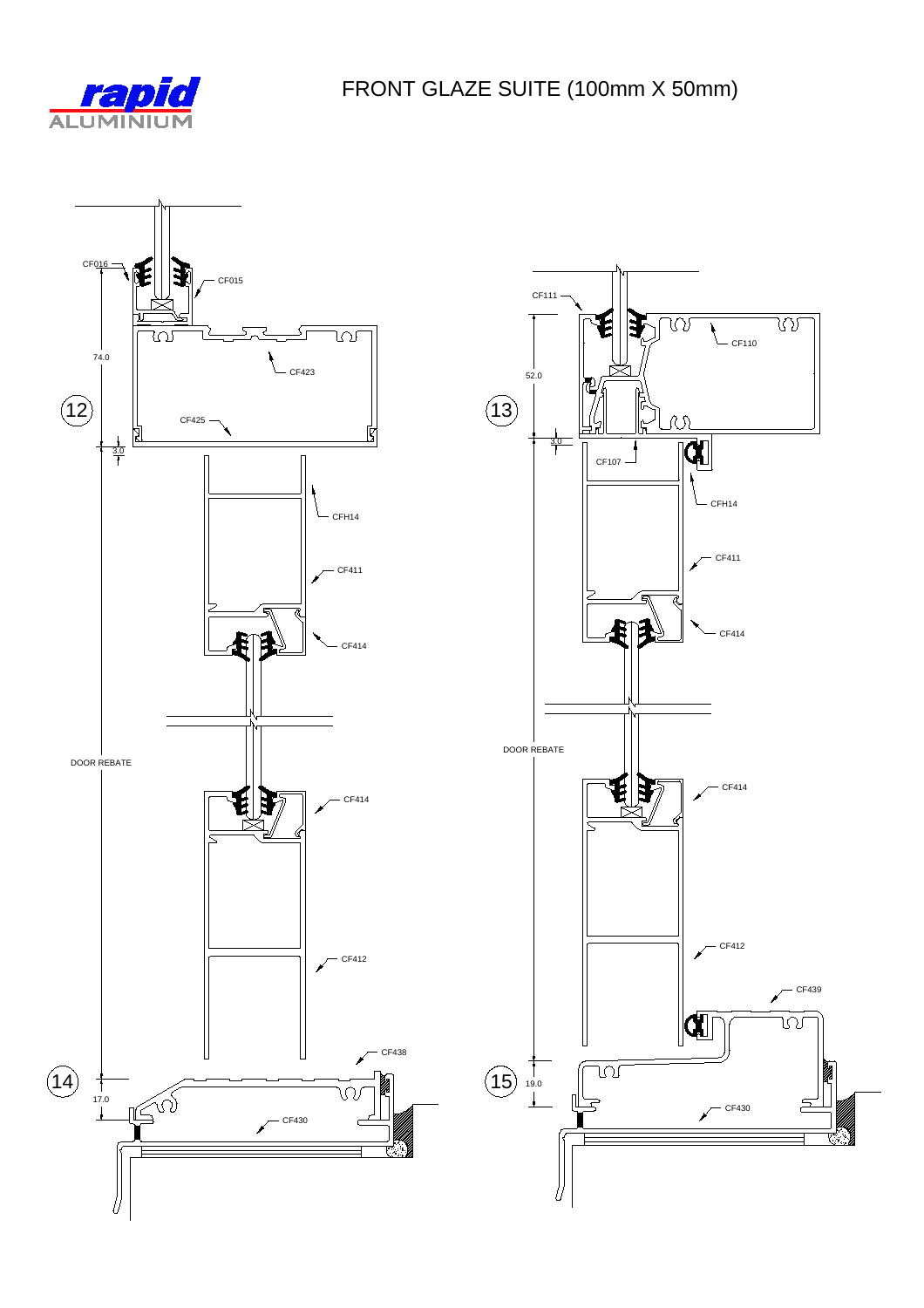

 $\circled{16}$ 

 $\left( \overline{17}\right)$ 

 $\bigodot$ 

**FIVUI DUUIV** 





HINGE OPEN OUT

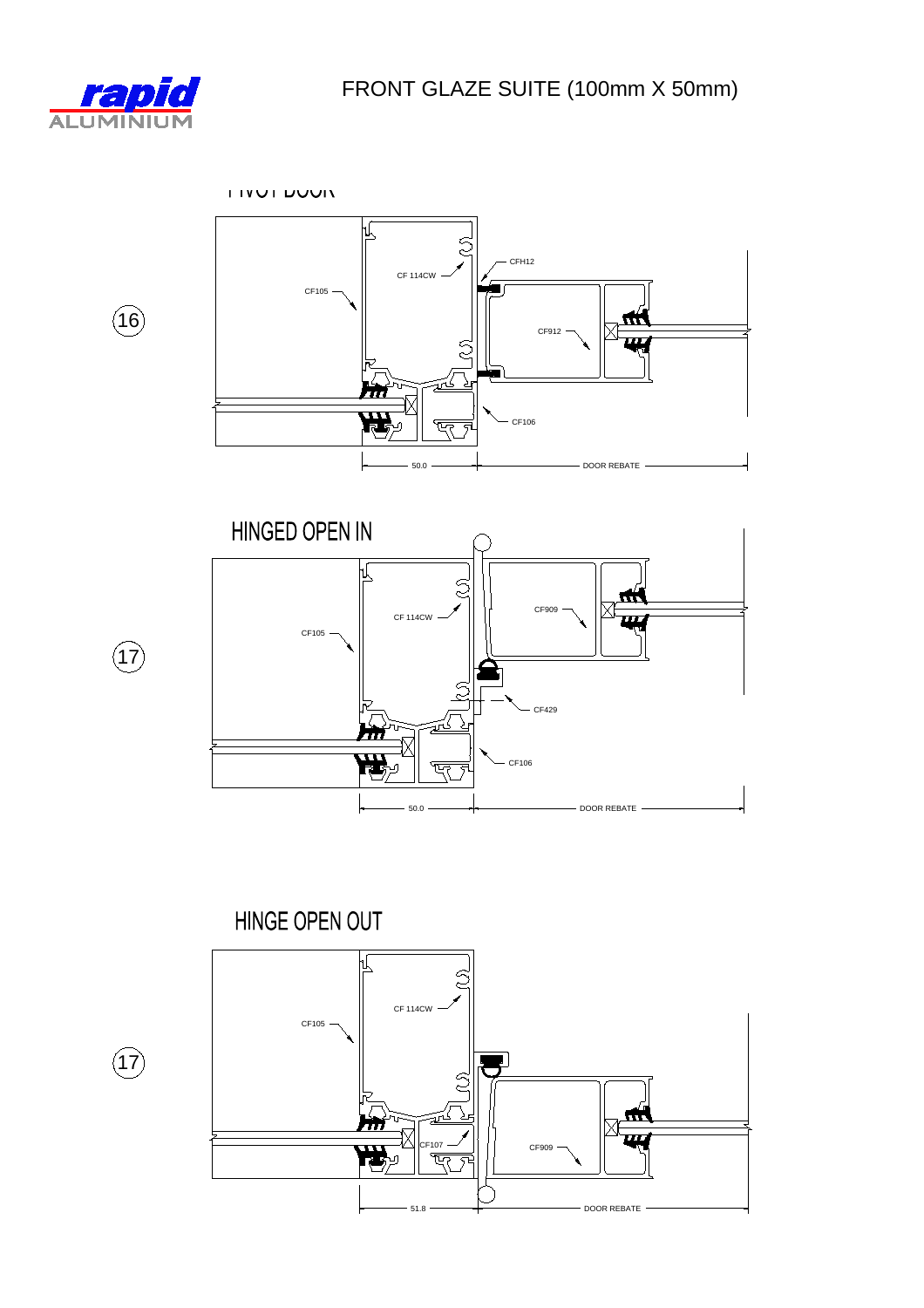



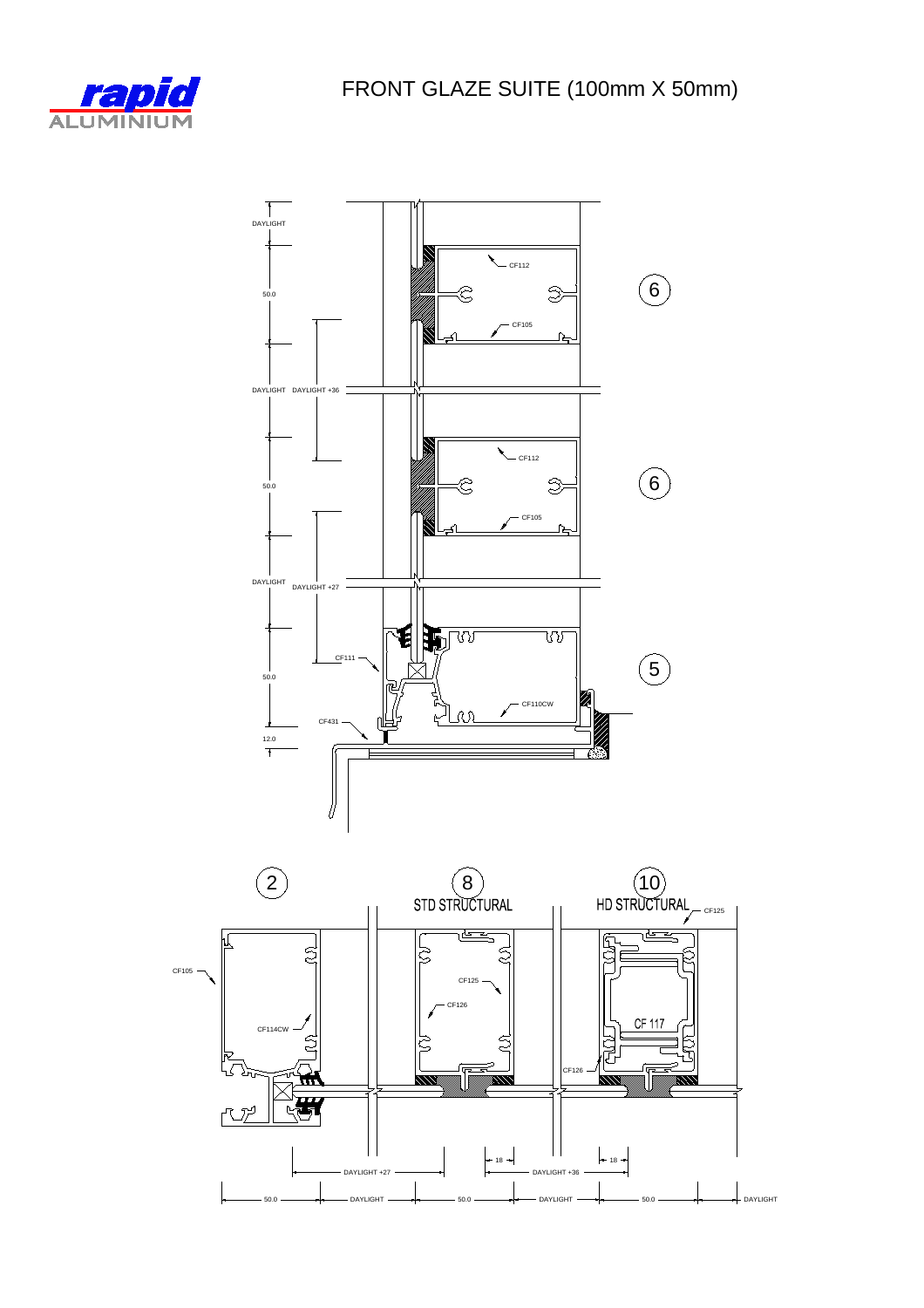



**16** (**16**)